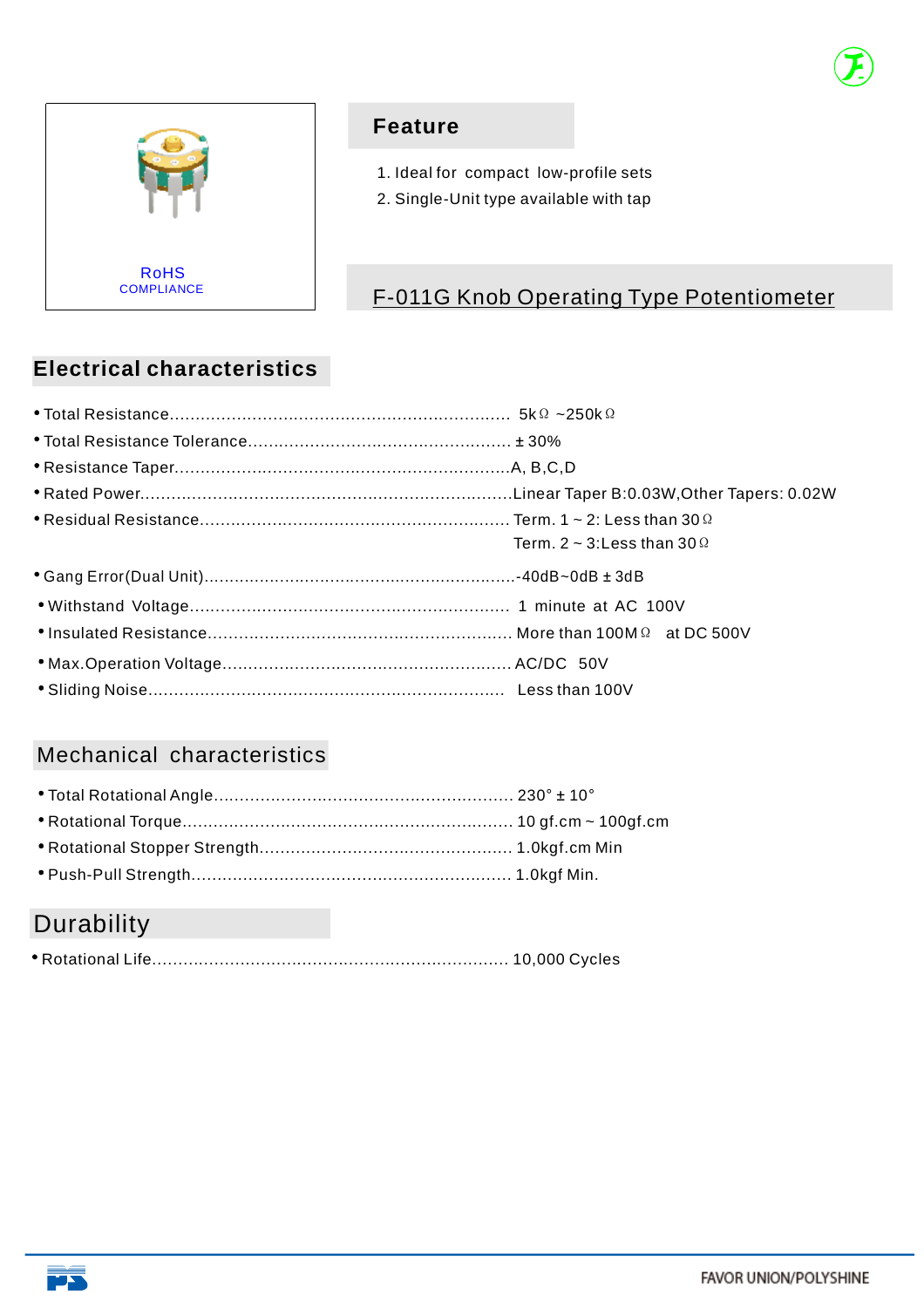

# **MICRO Series**



#### **F-011G-1**